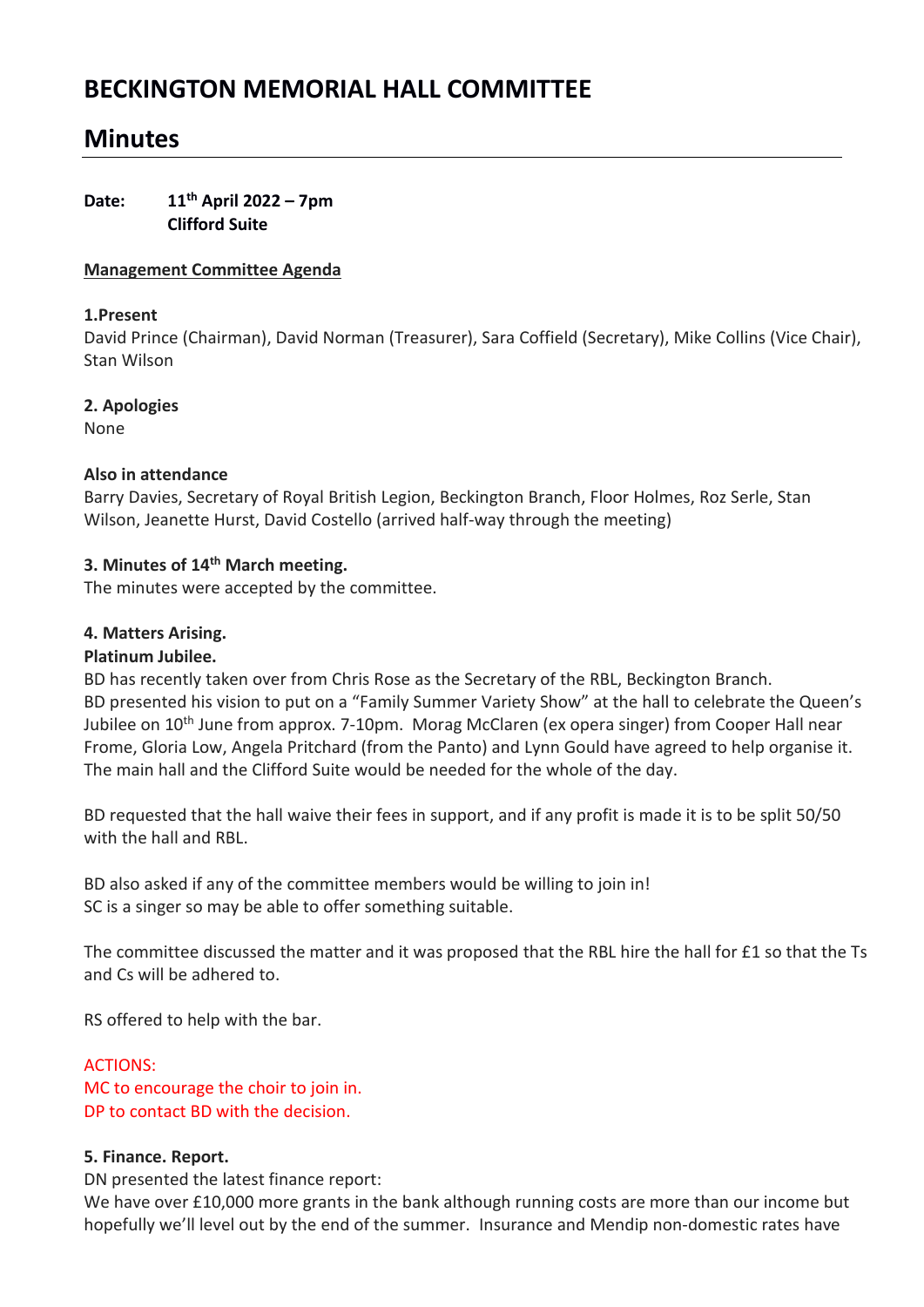gone out - £5k. It was concluded that we hold back on any major expenditure until our income increases.

## **7.AOB.**

## **Merits of split agenda**

SC doesn't think there is very much extra work.

## **Email Volume**

MC proposed that there are too many emails being sent around to everyone. It was agreed that people will try and put the correct subject on emails so that the subject actually states what the email relates to.

## **Broadband Contract DN**

DN reported that he is sorting out the address issues on the broadband contract. The broadband rental will be free for two years so the funding that the cricket club has for broadband will go towards extending it into the Clifford suite.

## ACTION: DN to sort and sign the contract.

## **8. Next meeting 9 th May**

## **Working Committee Agenda**

#### **1.Present**

David Prince (Chairman), David Norman (Treasurer), Sara Coffield (Secretary), Mike Collins (Vice Chair), Floor Holmes, Roz Serle, Stan Wilson, Jeanette Hurst, David Costello (arrived half-way through the meeting)

## **2.Apologies**

Hannah Drury

## **3.Minutes of 14th March meeting.**

The minutes were accepted.

#### **5. Maintenance.**

RS did the maintenance report this month and concluded:

The glass washer is mouldy in the bar Paint chipped on doors [where?] The blackout material on doors in main hall looks untidy Top of the toilet is broken in the changing room Microwave in Clifford Suite doesn't work – is it the fuse or should we chuck it away? The Clifford Suite smells of drains when you first come in.

## ACTION:

FH to have a look at the blackout material SC/DN to file the report on the cloud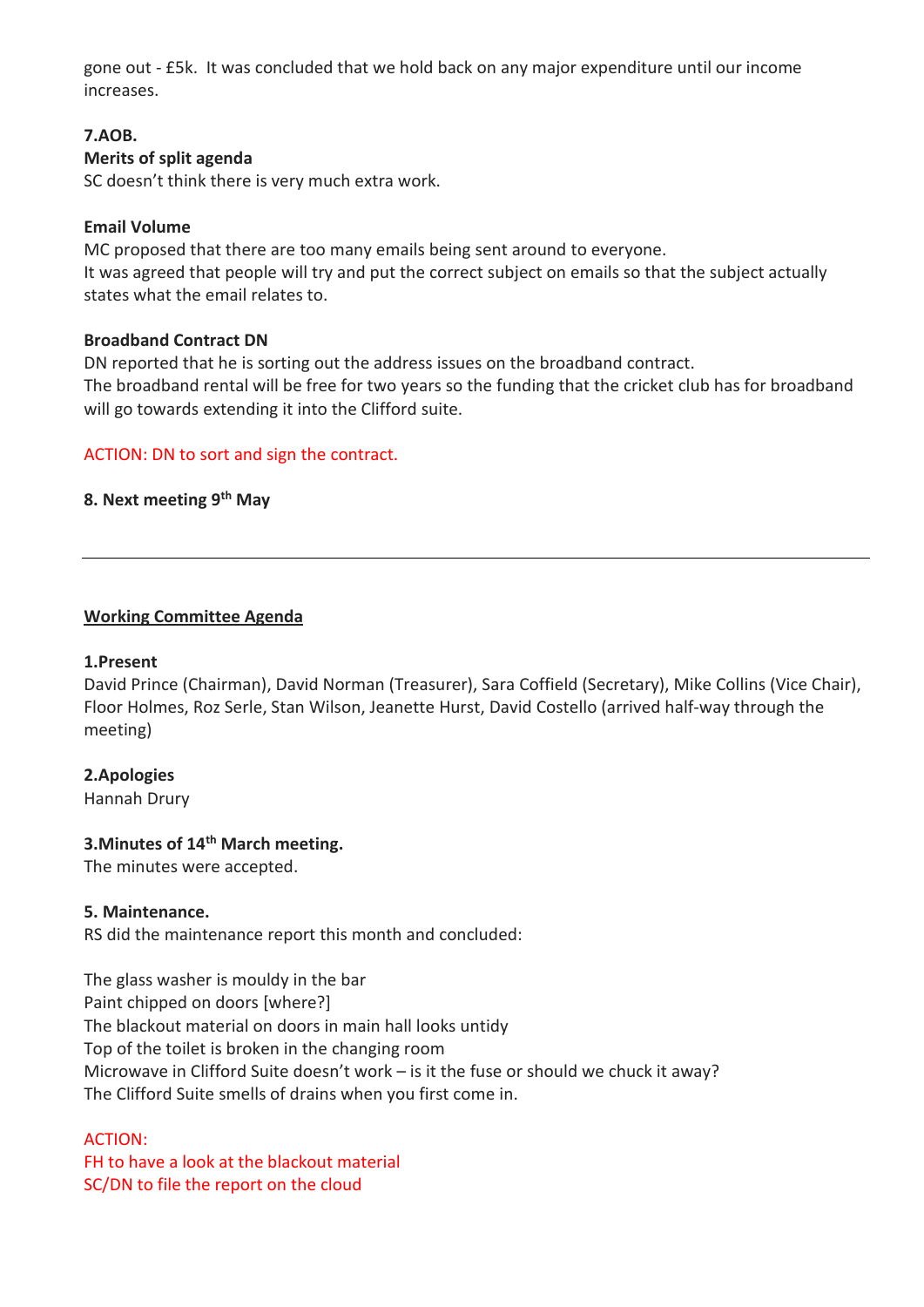## **The Play Area – Maintenance Report**

2 bolts in the purple panel are missing The climbing net looks untidy The benches would look better if painted

ACTION: DN to replace bolts MC to do the next maintenance report DN to send templates to MC

#### **Heaters**

There has been a lot of confusion with the hall heaters and people keep turning them off on the heater and not the wall, as they should be doing. The committee discussed the matter and it was suggested that we add a combination lock to the guards and put up a notice informing hirers that the pilot light should stay on.

#### ACTION: DN to change the notices and add combination locks

**Weed killing** Mike Curtis can possibly tidy things up if this progresses.

#### **Various maintenance jobs. DC.**

DC reported on the many maintenance jobs that he's done over the last month. The committee thanked DC for all his hard work. The only job left is noticeboard in the main hall.

## ACTION: DC to buy the ready-made noticeboards

**Tree surgery SW.** Done – thank you SW.

**Bar decoration FH.** 

ACTION: FH to look into this

**Maintenance Heater in Main Hall DN**

#### ACTION: DN to Chase AN Heating

**6.Grants/ Funding. Grass cutting JH** JH reported that this is now on the Parish Council agenda

#### ACTION: JH to apply for the Net Solutions Wales fund

## **7. Events.**

#### **Fireworks DC**

DC reported that he is currently submitting an application to Mendip and has spoken to Davina King and Gemma Hillman who are "all guns blazing" and good to go! DC suggested using Fussells field as fall out area. The committee are concerned that the village will have a barrage of folk again so it was advised to keep things local and low key.